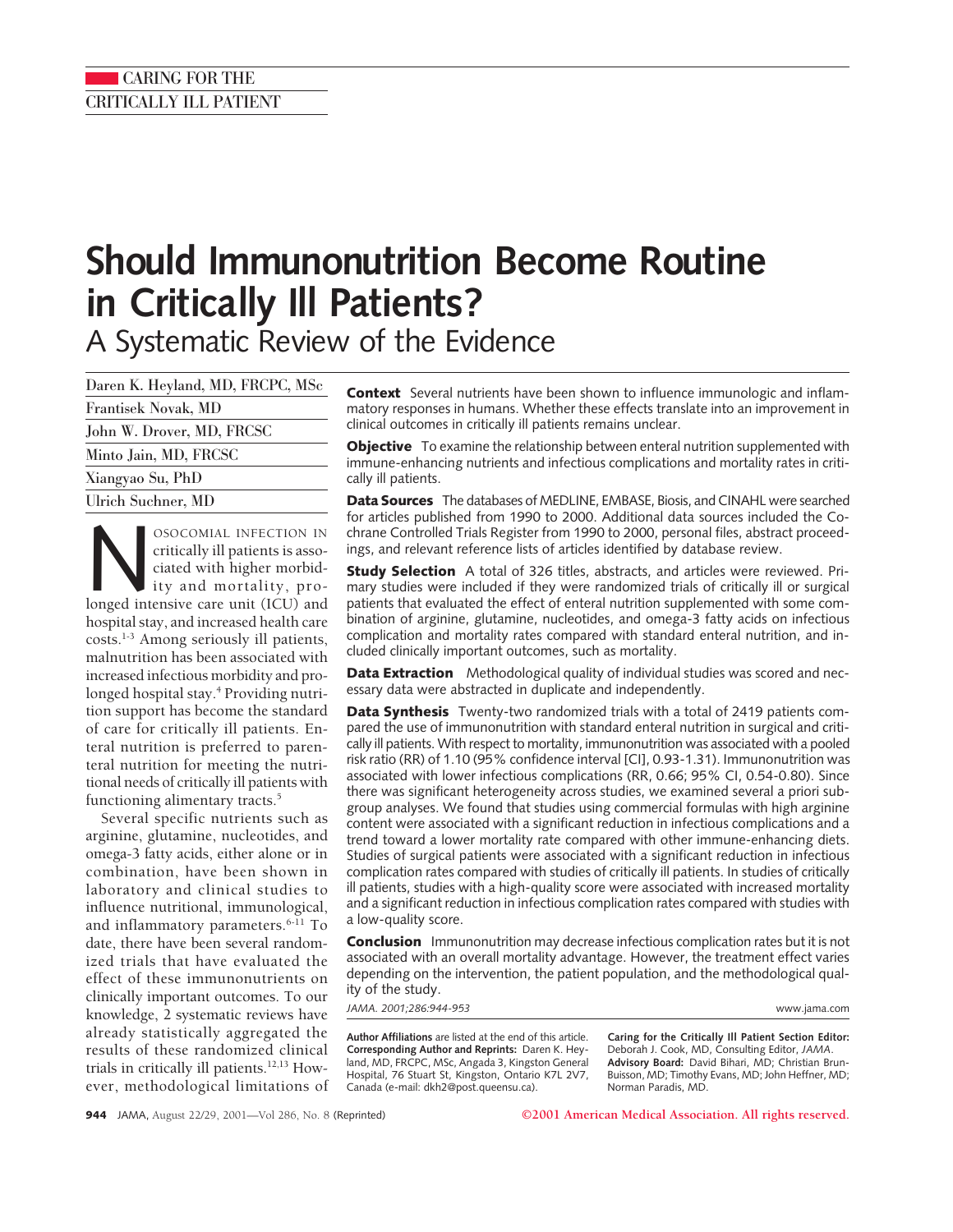the previous reviews weaken the inferences that can be drawn from them. These reviews included a limited data set since the authors of each study searched MEDLINE, included articles published in English, $14$  and included studies available before January 1998. One of the metaanalyses<sup>12</sup> did not include some of the key studies on the topic<sup>15,16</sup> and included duplicate data.<sup>17</sup> The other meta-analysis<sup>13</sup> aggregated studies of only 2 commercially produced formulas without providing justification for not including other formulations. Given that several studies are available in languages other than English and that new studies have been published subsequent to the previous reviews, we undertook a third metaanalysis of immunonutrition.

The purpose of this article is to systematically review, critically appraise, and synthesize randomized clinical trial data evaluating the effect of enteral immunonutrients in critically ill patients.

# **METHODS Study Identification**

Using text word or MeSH terms *randomized*, *blind*, *clinical trial*, *nutrition*, *arginine*, *glutamine*, *omega-3 fatty acids*, *fish oil*, *nucleotides*, *immune*, and *immunonutrition*, we performed computerized searches for relevant articles on MEDLINE, EMBASE, Biosis, and CINAHL electronic databases from 1990 to 2000 and the Cochrane Controlled Trials Register from 1990 to 2000. We contacted the major manufacturers of "immune-enhanced" formulas and asked for additional published and unpublished studies. We also searched reference lists of review and original articles, personal files, and abstract proceedings of recent scientific meetings.

### **Study Selection Criteria**

Two of us (D.K.H. and F.N.) screened all citations and classified them as primary studies, review articles, or other. All primary studies were retrieved and reviewed independently. We included

|                                        | Score                                  |                                        |                                 |  |  |  |
|----------------------------------------|----------------------------------------|----------------------------------------|---------------------------------|--|--|--|
| Criterion                              | 0                                      | 1                                      | $\overline{2}$                  |  |  |  |
| Randomization                          | Not applicable                         | Not concealed<br>or not sure           | Concealed randomization         |  |  |  |
| Analysis                               | Other                                  | Not applicable                         | Intention-to-treat              |  |  |  |
| <b>Blinding</b>                        | Not blinded                            | Single blind                           | Double blind                    |  |  |  |
| Patient selection                      | Selected patients<br>or unable to tell | Consecutive eligible<br>patients       | Not applicable                  |  |  |  |
| Comparability of groups<br>at baseline | No or not sure                         | Yes                                    | Not applicable                  |  |  |  |
| Extent of follow-up                    | $<100\%$                               | 100%                                   | Not applicable                  |  |  |  |
| Treatment protocol                     | Poorly described                       | Reproducibly described                 | Not applicable                  |  |  |  |
| Cointerventions*                       | Not described                          | Described but not equal<br>or not sure | Well described<br>and all equal |  |  |  |
| Outcomes                               | Not described                          | Partially described                    | Objectively defined             |  |  |  |

primary studies if they (1) were randomized clinical trials; (2) studied critically ill or surgical patients; (3) compared enteral nutrition supplemented with any combination of arginine, glutamine, omega-3 fatty acids, or nucleotides compared with standard enteral nutrition; and (4) included clinically important outcomes, such as mortality, infectious complications, and length of hospital stay.

To select studies with the greatest validity in terms of relative treatment effect, we included only randomized clinical trials.18 We excluded the studies reporting only nutritional or immunological outcomes.<sup>19</sup> We defined critically ill patients as being routinely cared for in a critical care environment. Although patients after major surgery are not necessarily cared for in a critical care environment, we included studies of elective surgical patients because their response to illness resembles the hypercatabolic state in critical illness.20 In addition, previous meta-analyses combined data from both surgical and critically ill patients.<sup>12,13</sup>

Immune-enhancing nutrients are a group of chemically heterogeneous substances. Only a small number of clinical trials evaluate the efficacy of a single agent; most of the studies examine various combinations of these nutrients. We included studies that compared enteral nutrition containing at least 2 or

more of the 4 most frequently used immune-enhancing nutrients (arginine, glutamine, omega-3 fatty acids, or nucleotides) vs standard enteral nutrition only.

# **Data Extraction and Assessment of Methodological Quality of Primary Studies**

We assessed study method quality by using 9 parameters that influence the ability of the study to provide a true estimate of treatment effect (**TABLE 1**). Using a system $5$  that we have used in previous analyses, we scored the methodological quality of individual studies (range, 0-14) and abstracted necessary data in duplicate and independently. Disagreement was resolved by consensus. We attempted to contact the authors of included studies and requested further information not contained in published articles.

# **Prior Hypotheses Regarding Sources of Heterogeneity**

The presence of heterogeneity (or between-study differences in treatment effect) is a major threat to the validity of meta-analyses. Heterogeneity weakens, if not invalidates, the overall results obtained from the aggregated analysis of randomized trials. If present, heterogeneity may be due to differences across studies in their methods, study populations, interventions,

**©2001 American Medical Association. All rights reserved.** (Reprinted) JAMA, August 22/29, 2001—Vol 286, No. 8 **945**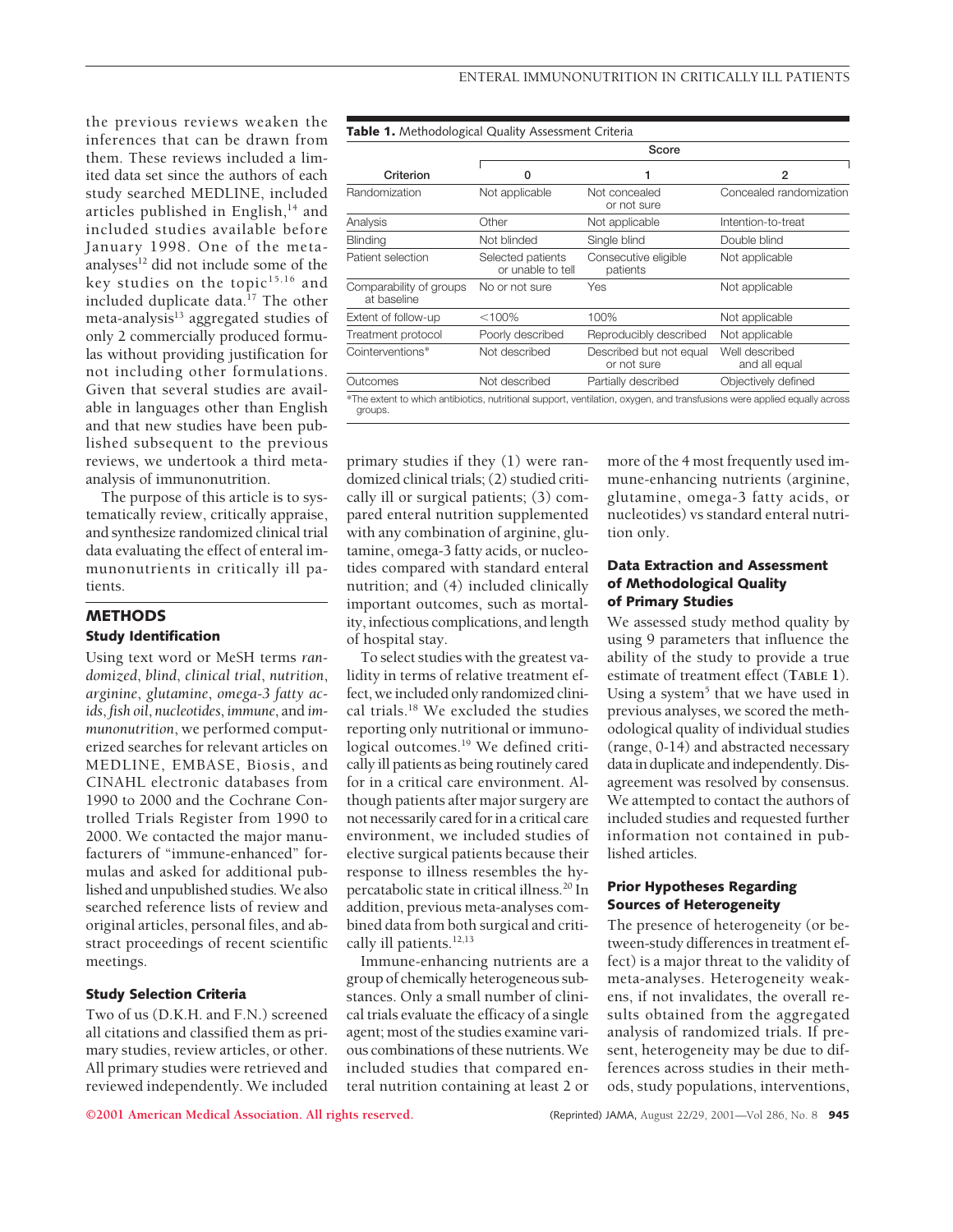outcomes, or due to chance. A priori, we postulated that heterogeneity may be explained by the following hypotheses, which we formally tested in the form of subgroup analyses.

First, the methodological quality of the primary randomized trials included in a meta-analysis influences the aggregated results.<sup>18</sup> Therefore, we planned to compare studies with higher methodological score  $(\geq 8)$  to those with a lower score  $( $8$ ; median score, 8)$ .

Second, there is an increasing number of commercially produced formulations available on the market. Two of the most frequently studied formulas (Immun-Aid, McGaw, Irvine, Calif; Impact, Novartis Nutrition, Minneapolis, Minn), which are similar in arginine content, were compared with the other formulations (which contain less arginine). We hypothesized that there could be an adverse effect caused by immunonutrition in critically ill patients with ongoing infection and sepsis. This may be due to increased production of nitric oxide as a consequence of arginine supplementation.<sup>21</sup>

Third, since a previous meta-analysis suggested that the treatment effect may vary across subgroups of patients,<sup>5</sup> we planned a separate analysis comparing studies of elective surgical patients with studies of critically ill patients. In the subset of studies of critically ill patients, we explored whether the treatment effect varied in studies of differing methodological quality and different products.

#### **Data Synthesis**

The primary outcomes of interest were mortality (ICU and hospital) and number of patients with new infectious complications. Although no standard definition was used in all studies, infectious

| Source, y                                                   | <b>Methods</b><br>Scoret | <b>Blinding</b> | No. of<br>Patients | Type of<br>Experimental<br><b>Diet</b> | Isonitrogenous<br><b>Diets</b>    | No./Total (%) |              |               |
|-------------------------------------------------------------|--------------------------|-----------------|--------------------|----------------------------------------|-----------------------------------|---------------|--------------|---------------|
|                                                             |                          |                 |                    |                                        |                                   | Mortality     |              | Infectious    |
|                                                             |                          |                 |                    |                                        |                                   | Experiment    | Control      | Experiment    |
|                                                             |                          |                 |                    |                                        | <b>Elective Surgical Patients</b> |               |              |               |
| Daly et al, 31 1992                                         | 10                       | <b>No</b>       | 85                 | Impact‡                                | <b>No</b>                         | 2/41(4.9)     | 0/44(0)      | 5/41(12.2)    |
| Daly et al, 32 1995                                         | $\mathcal{G}% _{0}$      | Yes             | 60                 | Impact <sup>+</sup>                    | Yes                               | 1/30(3.3)     | 2/30(6.7)    | 1/30(3.3)     |
| Braga et al, <sup>29</sup> 1996                             | $\mathsf 9$              | Yes             | 40                 | Impact <sup>+</sup>                    | Yes                               | 0/20(0)       | 0/20(0)      | 2/20(10)      |
| Schilling et al, <sup>28</sup> 1996                         | 6                        | <b>No</b>       | 28                 | Impact‡                                | <b>No</b>                         | 0/14(0)       | 0/14(0)      | 3/14(21.4)    |
| Gianotti et al, <sup>27</sup> 1997                          | 8                        | <b>No</b>       | 174                | Impact <sup>+</sup>                    | Yes                               | 1/87(1.1)     | 2/87(1.3)    | 13/87 (14.9)  |
| Senkal et al, 33 1997                                       | 8                        | Yes             | 154                | <b>Impact</b> §                        | Yes                               | 3/77(3.9)     | 2/77(2.6)    | 17/77 (22.1)  |
| Braga et al, 34 1999                                        | 12                       | Yes             | 206                | Impact                                 | Yes                               | 0/102(0)      | 1/104(1)     | 14/102 (13.7) |
| Senkal et al, 35 1999                                       | 11                       | Yes             | 154                | <b>Impact</b> §                        | Yes                               | 0/78(0)       | 0/76(0)      | 10/78 (12.8)  |
| Snyderman et al, 36 1999                                    | 8                        | Yes             | 129                | Impact <sub>S</sub>                    | <b>No</b>                         | 0/82(0)       | 0/47(0)      | 19/82 (23.2)  |
|                                                             |                          |                 |                    |                                        | <b>Critically III Patients</b>    |               |              |               |
| Cerra et al, <sup>44</sup> 1990¶                            | 8                        | Yes             | 20                 | Impact                                 | <b>No</b>                         | 1/11(9.1)     | 1/9(11.1)    | <b>NA</b>     |
| Gottschlich et al. <sup>37</sup> 1990                       | 10                       | Yes             | 31                 | Experimental<br>formula#               | Yes                               | 2/17(11.8)    | 1/14(7.1)    | <b>NA</b>     |
| Brown et al, <sup>38</sup> 1994                             | 5                        | <b>No</b>       | 37                 | Experimental<br>formula#               | Yes                               | 0/19(0)       | 0/18(0)      | 3/19(15.8)    |
| Moore et al, <sup>39</sup> 1994                             | 5                        | <b>No</b>       | 98                 | Immun-Aid                              | <b>No</b>                         | 1/51(2)       | 2/47(4.3)    | 9/51(17.6)    |
| Bower et al, <sup>45</sup> 1995¶                            | 9                        | Yes             | 296                | Impact                                 | Yes                               | 24/153 (15.7) | 12/143 (8.4) | 86/153 (56.3) |
| Kudsk et al, <sup>40</sup> 1996                             | 8                        | Yes             | 33                 | Immun-Aid                              | Yes                               | 1/16(6.3)     | 1/17(5.9)    | 5/16(31.3)    |
| Ross Products Division<br>of Abbott<br>Laboratories, 1996** | 11                       | Yes             | 170                | Experimental<br>formula#               | Yes                               | 20/87 (23)    | 8/83(9.6)    | 57/87 (65.5)  |
| Engel et al, <sup>41</sup> 1997                             | 6                        | <b>No</b>       | 36                 | Impact                                 | <b>No</b>                         | 7/18 (38.9)   | 5/18(27.8)   | 6/18(33.3)    |
| Mendez et al, <sup>42</sup> 1997                            | 6                        | Yes             | 43                 | Experimental<br>formula#               | Yes                               | 1/22(4.5)     | 1/21(4.8)    | 19/22 (86.4)  |
| Rodrigo and<br>Garcia, 46 1997¶                             | $\overline{7}$           | <b>No</b>       | 30                 | Impact                                 | Yes                               | 2/16(12.5)    | 1/14(7.1)    | 5/16(31.3)    |
| Weimann et al, <sup>43</sup> 1998                           | 9                        | Yes             | 29                 | Impact                                 | Yes                               | 2/16(12.5)    | 4/13(30.8)   | <b>NA</b>     |
| Atkinson et al, <sup>15</sup> 1998¶                         | 11                       | Yes             | 390                | Impact                                 | Yes                               | 95/197 (48.2) | 85/193 (44)  | <b>NA</b>     |
| Galban et al, <sup>16</sup> 2000¶                           | 6                        | No              | 176                | Impact                                 | Yes                               | 17/89 (19.1)  | 28/87 (32.2) | 39/89 (43.8)  |
|                                                             |                          |                 |                    |                                        |                                   |               |              |               |

\*NA indicates data not available.

†The range of the methods score was 0 to 14.

‡Intervention was administered after surgery.

§Intervention was administered before and after surgery.

\Intervention was administered prior to surgery.

¶Baseline infections not excluded. #Consisted of L-arginine and omega-3 fatty acids.

\*\*Unpublished data.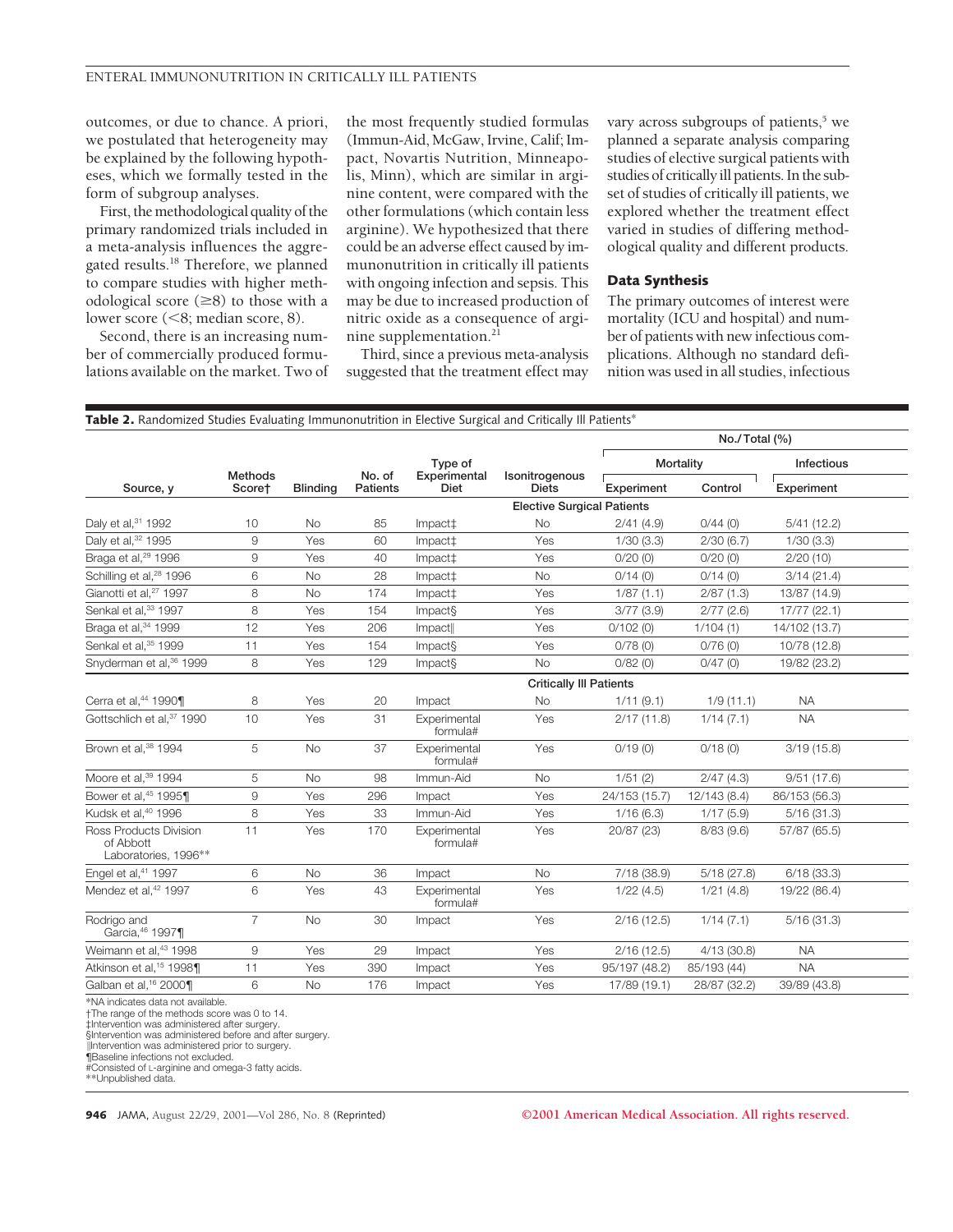complications included pneumonia, intra-abdominal abscess, sepsis, line sepsis, wound infection, and urinary tract infection. The secondary outcomes included length of hospital and ICU stay and duration of mechanical ventilation. We combined data from all studies to estimate the common risk ratio (RR) and associated 95% confidence intervals (CIs) for death and infectious complications. To avoid the problem with bias and instability associated with RR estimation in sparse data, we added half to each cell.<sup>22</sup> In the meta-analysis, we used maximum likelihood methods of combining

|               | Mean (SD)        |             |  |  |  |
|---------------|------------------|-------------|--|--|--|
| Complications | Hospital Stay, d |             |  |  |  |
| Control       | Experiment       | Control     |  |  |  |
|               |                  |             |  |  |  |
| 13/44 (29.5)  | 18.8 (11.1)      | 20.4(9.6)   |  |  |  |
| 9/30(30)      | 16(0.9)          | 22(2.9)     |  |  |  |
| 3/20(15)      | 13.2(6.1)        | 15.5(3.5)   |  |  |  |
| 6/14(42.9)    | 14.7(4)          | 20.3 (13)   |  |  |  |
| 20/87 (23)    | 16.1(6.2)        | 19.2 (7.9)  |  |  |  |
| 24/77 (31.2)  | 27(2.3)          | 30.6(3.1)   |  |  |  |
| 31/104 (29.8) | 11.1(4.4)        | 12.9(4.6)   |  |  |  |
| 18/76 (23.7)  | 22.2(4.1)        | 25.8 (3.8)  |  |  |  |
| 19/47 (40.4)  | 15.3(9.1)        | 17.4 (11.9) |  |  |  |
|               |                  |             |  |  |  |
| <b>NA</b>     | 36.7(8.5)        | 54.7 (10.5) |  |  |  |
| <b>NA</b>     | <b>NA</b>        | <b>NA</b>   |  |  |  |
| 10/18 (55.6)  | <b>NA</b>        | <b>NA</b>   |  |  |  |
| 10/47 (21.3)  | 14.6 (1.3)       | 17.2 (2.8)  |  |  |  |
| 90/143 (62.9) | 27.6 (23)        | 30.9 (26.2) |  |  |  |
| 11/17 (64.7)  | 18.3(2.8)        | 32.6(6.6)   |  |  |  |
| 52/83 (62.7)  | 25.4 (26.1)      | 20.9 (17.3) |  |  |  |
|               |                  |             |  |  |  |
| 5/18(27.8)    | <b>NA</b>        | <b>NA</b>   |  |  |  |
| 12/21 (57.1)  | 34 (21.2)        | 21.9 (11.3) |  |  |  |
| 3/14(21.4)    | <b>NA</b>        | <b>NA</b>   |  |  |  |
| <b>NA</b>     | 70.2 (52.9)      | 58.1 (30.1) |  |  |  |
| <b>NA</b>     | 20.6 (26.3)      | 23.1 (31.6) |  |  |  |
| 44/87 (50.6)  | <b>NA</b>        | <b>NA</b>   |  |  |  |
|               |                  |             |  |  |  |

RRs across all trials and examined the data for evidence of heterogeneity within groups.5,23 The Mantel-Haenszel method was used to test the significance of treatment effect.<sup>24</sup> We used a randomeffects model to estimate the overall There were 12 articles and abstracts published by a group of authors from Milan, Italy.\* We contacted the authors and excluded preliminary re-

relative risk.<sup>25,26</sup> Three studies<sup>27-29</sup> randomized patients to 3 groups (immuneenhanced enteral formula, standard formula, and standard total parenternal nutrition). We only included data from the immune-enhanced enteral and standard enteral groups. For the length of stay analysis, the effect size (ES) was used to describe the standardized difference between 2 means from treatment and placebo. Hedges method<sup>30</sup> was used for estimating the individual ES and the pooled effect size between 2 treatments. We considered pooled ES to be more robust than pooled differences in means because it weights individual studies according to their sample variance. Since pooled ES is dimensionless, when we found a statistically significant result using ES, we reported the pooled-simple differences between 2 group means to provide the estimate of treatment effect in days. We used the *t* test for the differences across subgroups. We considered *P*<.05 to be

statistically significant.

**Study Identification and Selection** We identified a total of 326 citations. Initial eligibility screening resulted in 60 original articles describing human randomized trials of immunonutrition selected for further evaluation. Of these, 22 studies met all inclusion cri-

We reached 100% agreement on the inclusion of articles for this systematic review. Other randomized studies were excluded because the study evaluated immune-enhanced formula vs oral diet plus intravenous fluids only,<sup>47</sup> 2 different formulas both containing immune-enhancing nutrients,<sup>48</sup> formulas containing only one of the most frequently used immune-enhancing nutrients,<sup>49-56</sup> the study results were duplicated in other publications,57-65 or the studies were available in abstract form

**RESULTS**

teria (**TABLE 2**).

only.66-68

ports† of 3 studies published later.<sup>27,29,34</sup> We also excluded 1 article that was in press<sup>64</sup> because data from the majority of patients had already been published in another article<sup>27</sup> together with data of other patients.

# **Effect of Enteral Immunonutrition on Mortality, Infectious Complication Rates, and Hospital Stay**

There were 22 randomized trials involving 2419 patients that compared the use of immune-enhanced enteral formula with standard formulas. These studies included evaluations of the experimental enteral formula in patients undergoing elective surgery,27-29,31-36 critically ill patients with severe trauma,<sup>38-43</sup> critically ill patients in an ICU (Ross Products Division of Abbott Laboratories, unpublished data; 1996),<sup>15,16,44-46</sup> and critically ill patients with severe burns.37 The details of each study, including the methodological quality score, are described in Table 2 and **TABLE 3**.

When the results of these trials were aggregated, with respect to mortality, immunonutrition was associated with no mortality advantage (RR, 1.10; 95% CI, 0.93-1.31; **FIGURE 1**). The test for heterogeneity was not significant  $(P = .54)$ , although a visual inspection of Figure 1 suggests that the treatment effects were variable.

Eighteen studies reported infectious complications in study patients. The aggregated results of these studies suggest that immunonutrition was associated with fewer patients with infectious complications compared with standard formulas (RR, 0.66; 95% CI, 0.54-0.80; **FIGURE 2**). The test for heterogeneity was significant  $(P<.001)$ .

We aggregated results of 17 studies reporting on length of hospital stay. Overall, patients receiving immunonu-

<sup>\*</sup>References 17, 27, 29, 34, 57, 59, 62-64, 69-71. †References 17, 57, 59, 62, 63, 69-71.

**<sup>©2001</sup> American Medical Association. All rights reserved.** (Reprinted) JAMA, August 22/29, 2001—Vol 286, No. 8 **947**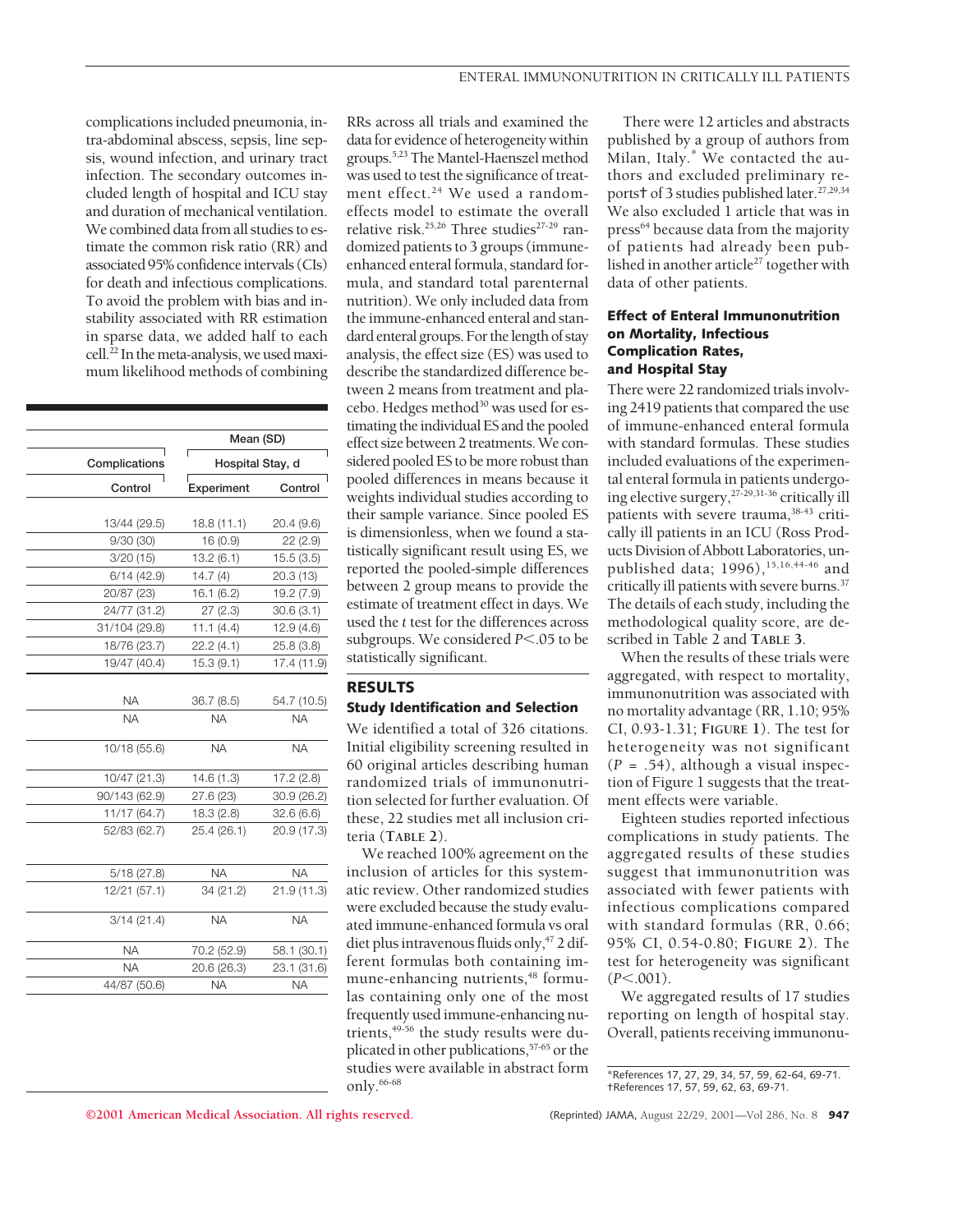trition had a shorter length of hospital stay (ES, −0.63; 95 % CI, −0.94 to −0.32; **FIGURE 3**). The test for heterogeneity was significant (*P*<.001). Using pooled difference between 2 group means, we also found a shorter length of hospital stay (−3.33 days; 95% CI, −5.63 to −1.02 days).

**Table 3.** Randomized Studies of Critically Ill Patients Evaluating Effect of Immunonutrition on Intensive Care Unit (ICU) Length of Stay and Ventilator Use\*

|                                                         | Mean (SD), d              |             |                       |             |  |  |  |
|---------------------------------------------------------|---------------------------|-------------|-----------------------|-------------|--|--|--|
|                                                         | <b>ICU Length of Stay</b> |             | <b>Ventilator Use</b> |             |  |  |  |
| Source, y                                               | Experiment                | Control     | Experiment            | Control     |  |  |  |
| Gottschlich et al, <sup>37</sup> 1990                   | NA.                       | NA.         | 9(4.5)                | 10(2.5)     |  |  |  |
| Moore et al, <sup>39</sup> 1994                         | 5.3(0.8)                  | 8.6(3.1)    | 1.9(0.9)              | 5.3(3.1)    |  |  |  |
| Kudsk et al. <sup>40</sup> 1996                         | 5.8(1.8)                  | 9.5(2.3)    | 2.4(1.3)              | 5.4(2)      |  |  |  |
| Ross Products Division<br>of Abbott Laboratories, 1996† | 14.8 (19.6)               | 12 (10.9)   | 14.3 (22.4)           | 10.8(12.8)  |  |  |  |
| Engel et al, $41$ 1997                                  | 19 (7.4)                  | 20.5(5.3)   | 14.8 (5.6)            | 16(5.6)     |  |  |  |
| Mendez et al, <sup>42</sup> 1997                        | 18.9 (20.7)               | 11.1(6.7)   | 16.5 (19.4)           | 9.3(6)      |  |  |  |
| Rodrigo and Garcia, 46 1997                             | 8(7.3)                    | 10(2.7)     | <b>NA</b>             | NA.         |  |  |  |
| Weimann et al, <sup>43</sup> 1998                       | 31.4(23.1)                | 47.4 (32.8) | 21.4 (10.8)           | 27.8 (14.6) |  |  |  |
| Atkinson et al, <sup>15</sup> 1998                      | 10.5(13.1)                | 12.2(23.2)  | 8(11.1)               | 9.4(17.7)   |  |  |  |
| Galban et al, <sup>16</sup> 2000                        | 18.2 (12.6)               | 16.6 (12.9) | 12.4(10.4)            | 12.2(10.3)  |  |  |  |
| *NA indicates data not available.<br>+Unpublished data. |                           |             |                       |             |  |  |  |



#### *P* value for homogeneity is .54. The study by the Ross Products Division of Abbott Laboratories has not been published.

#### **Subgroup Analyses**

As there was significant heterogeneity across the studies, we examined our a priori hypotheses. We compared the trials that used high–arginine-content formulas (Impact or Immun-Aid) with other formulas of relatively lowarginine content. There was no difference in mortality for high–argininecontent studies (RR, 1.05; 95% CI, 0.88- 1.25), but we found a higher mortality in patients receiving immunonutrition in the subgroup of studies using formulas other than those of high arginine content (RR, 2.13; 95% CI, 1.08-4.21). The *P* value for the difference between these 2 subgroups was not statistically significant ( $P = .06$ ). The rate of infectious complications was significantly lower in patients receiving formulas with high arginine content (RR, 0.55; 95% CI, 0.46-0.67) and there was no difference in the subgroup of formulas other than formulas with high arginine content (RR, 1.27; 95% CI, 0.74-2.22). The difference in infectious complications between these subgroups was statistically significant (*P* = .01). In addition, the subgroup of studies evaluating formulas with high arginine content was associated with significantly shorter length of hospital stay (ES, −0.77; 95% CI, −1.09 to −0.45) in the experimental group; using pooled difference between 2 group means, −4.19 days; 95% CI, −5.52 to −2.86 days. On the contrary, studies of other formulas showed a trend toward longer hospital stays (ES, 0.37; 95% CI, −0.09 to 0.83; *P* = .11). The *P* value for the difference between these 2 subgroups was .008.

We then compared studies of critically ill patients with studies of elective surgical patients. In studies of critically ill patients (RR, 1.18; 95% CI, 0.88- 1.58) and studies of surgical patients (RR, 0.99; 95% CI, 0.42- 2.34), there was no difference in mortality (difference between subgroups,  $P = .70$ ). In studies of critically ill patients, immunonutrition had no effect on infectious complications (RR, 0.96; 95% CI, 0.77-1.20). In studies of elective surgical patients, the number of patients with an infec-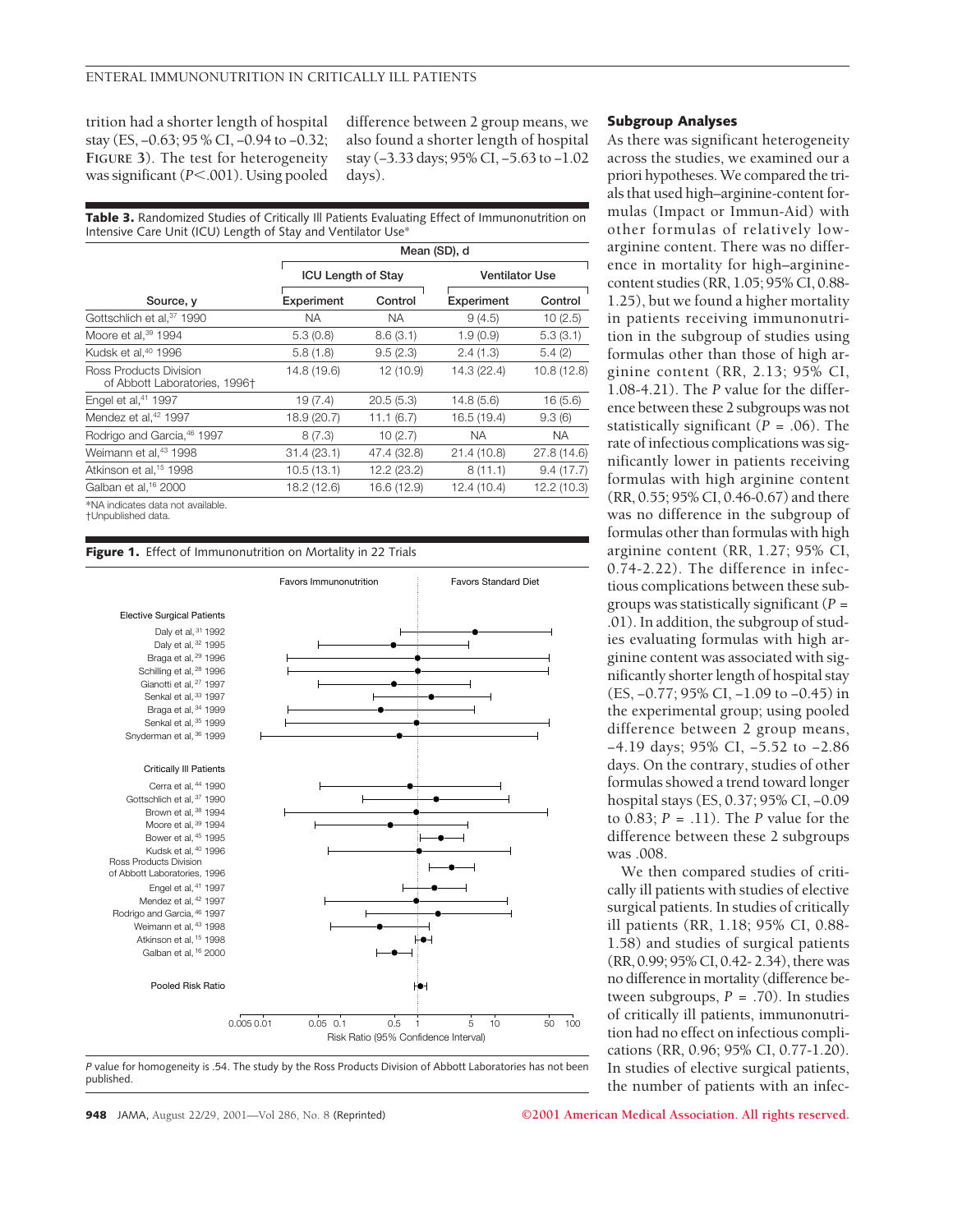tious complication was significantly lower (RR, 0.53; 95% CI, 0.42-0.68). The difference between these subgroups was statistically significant (*P* = .002). There was a significant decrease in length of hospital stay in studies of elective surgical patients (ES, −0.76; 95% CI, −1.14 to −0.37); using pooled difference between 2 group means, −3.39 days; 95% CI, −4.55 to −2.23 days. In addition, there was a significant reduction in length of hospital stay in studies of critically ill patients (ES, −0.47; 95% CI, −0.93 to −0.01; *P* = .047); using pooled difference between 2 group means, −3.34 days; 95% CI, −8.27 to 1.45 days. The *P* value for the difference between studies of elective surgery and critically ill patients was .95.

We also compared studies with a methodological quality score of less than 8 with trials with a score of 8 or more. Trials with a higher methods score suggested an increase in mortality (RR, 1.19; 95% CI, 0.99-1.43). We found a trend toward a lower mortality rate in studies with a lower methods score (RR, 0.74; 95% CI, 0.49-1.14). The difference between these 2 subgroups was not statistically significant  $(P = .06)$ . There were fewer patients with infectious complications in studies with a higher methodological quality score (RR, 0.53; 95% CI, 0.42-0.68). Studies with lower quality scores did not show a difference in infectious complications (RR, 1.01; 95% CI, 0.68-1.50). The difference between these subgroups was significant (*P* = .01). There was a significant decrease in length of hospital stay in studies with a higher quality score (ES, −0.67; 95% CI −1.00 to −0.35); using pooled difference between 2 group means, −3.87 days; 95% CI, −6.63 to −1.12 days. However, there was no effect on length of hospital stay in studies with a lower quality score (ES, −0.37; 95% CI, −1.56 to 0.82). The *P* value for the difference between high-quality and low-quality studies was .30.

# **Effect of Enteral Immunonutrition on Critically Ill Patients**

Within the subgroup of studies of critically ill patients, we further examined the effect of immunonutrition on mortality, infectious complications, and duration of ICU stay and mechanical ventilator use. The overall effect of immunonutrition in critically ill patients is consistent with no treatment effect on mortality (RR, 1.18; 95% CI, 0.88- 1.58) or rate of infectious complications (RR, 0.96; 95% CI, 0.77-1.20). However, immunonutrition was associated with a reduction in length of hospital stay (ES, −0.47; 95% CI, −0.93 to −0.01). In the subgroup analyses, we again found higher mortality in studies with formulas other than those high in arginine (RR, 2.13; 95% CI, 1.08-4.21) compared with no effect on mortality in studies with formulas of high arginine content (RR, 1.03; 95% CI, 0.75-1.41). The between subgroup difference was not statistically significant (*P*=.08). With respect to infectious complications, there was no effect in studies evaluating formulas other than formulas of high arginine content (RR,

1.28; 95% CI, 0.74-2.22) and there was a trend toward a lower number of infectious complications in high–argininecontent studies (RR, 0.87; 95% CI, 0.75-1.02). The *P* value for the difference between subgroups was .20. With respect to length of hospital stay, those studies evaluating formulas of high arginine content were associated with a significantly shorter length of hospital stay (ES, −0.81; 95% CI, −1.38 to −0.24); using pooled difference between 2 group means, −7.19 days; 95% CI, −13.25 to −1.08 days. Studies of other formulas showed a trend toward a longer length of hospital stay (ES, 0.37; 95% CI, −0.09 to  $0.83$ ;  $P = .11$ ); using pooled difference between 2 group means, 6.51 days; 95% CI, −0.06 to 13.10 days. The difference between formulas with high arginine content and other products was statistically significant (*P*=.02).

Trials of critically ill patients with higher methodological scores  $(\geq 8)$ 



*P* value for homogeneity is <.001. The study by the Ross Products Division of Abbott Laboratories has not been published.

**©2001 American Medical Association. All rights reserved.** (Reprinted) JAMA, August 22/29, 2001—Vol 286, No. 8 **949**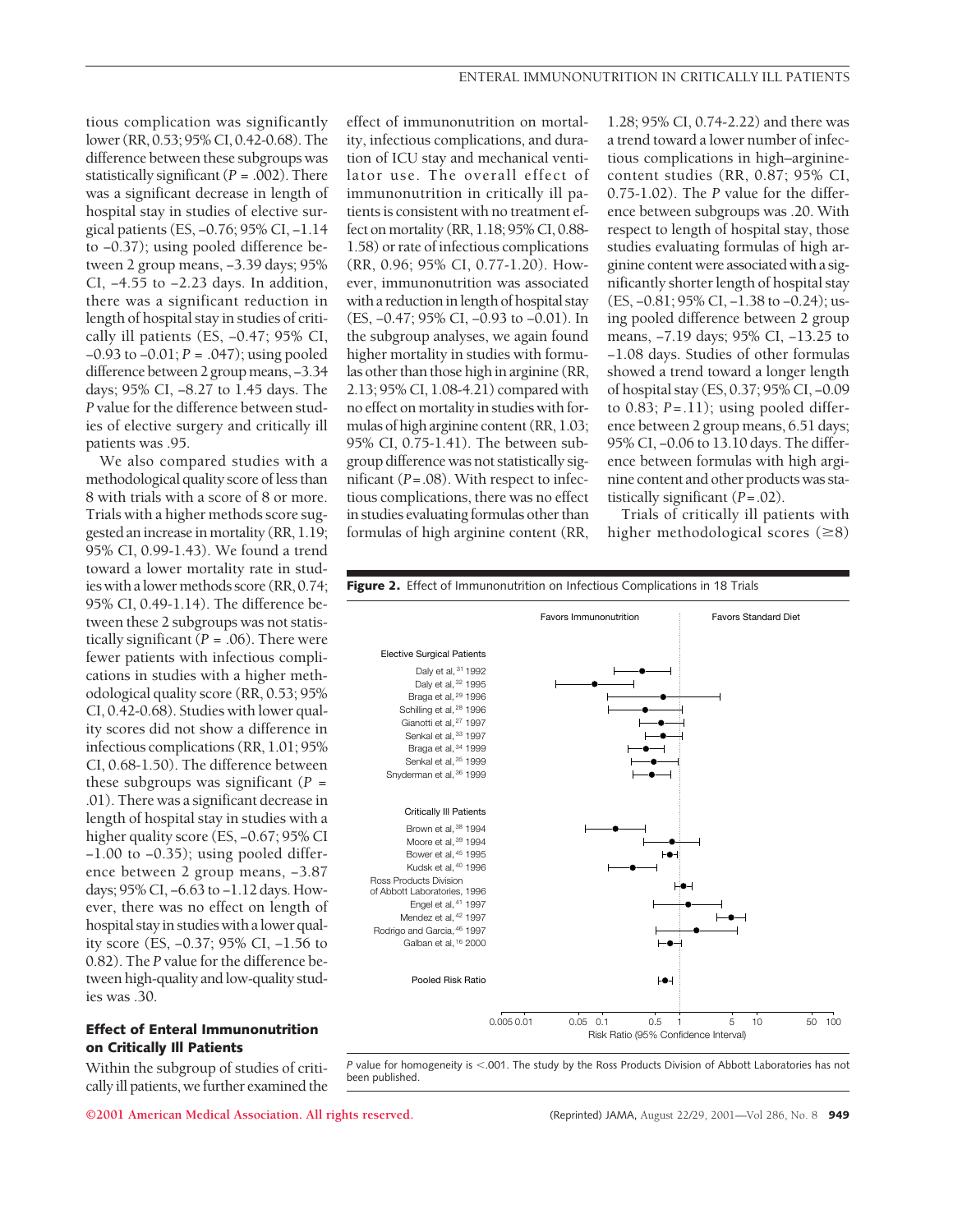demonstrated a significantly higher mortality associated with use of immunonutrition (RR, 1.46; 95% CI, 1.01-2.11). There was a trend to decreased mortality in studies with a lower methodological score (RR, 0.74; 95% CI, 0.49-1.14). The difference between subgroups was statistically significant (*P*=.04). There were fewer patients with infectious complications in trials with a higher methods score (RR, 0.80; 95% CI, 0.64-1.01). In studies with a lower methods score, immunonutrition was associated with no effect on complication rates (RR, 1.12; 95% CI, 0.74-1.70). The *P* value for the difference between subgroups was .20.

With respect to length of hospital stay, those studies with a higher methodological score were associated with a significantly shorter length of hospital stay (ES, −0.48; 95% CI, −0.95 to −0.01); using pooled differences between 2 group means, −5.35 days; 95%

CI, −14.90 to 1.21 days. Studies with a lower methodological score showed no difference in length of hospital stay (ES, 0.27; 95% CI, −2.12 to 1.60). The difference between these 2 groups was not statistically significant (*P*=.28).

We also aggregated studies of critically ill patients reporting on number of days of ventilator use and length of ICU stay. Immunonutrition was associated with a trend toward a shorter length of ICU stay (ES, −0.36; 95% CI, −0.76 to 0.04) and fewer days of mechanical ventilator use (ES, −0.35; 95% CI, −0.75 to 0.04). In both cases, the test for heterogeneity was statistically significant  $(P<.001)$ .

# **COMMENT**

In this systematic review, we included studies that were recently published, indexed on databases other than MEDLINE, and published in non-English journals that were not in-



*P* value for homogeneity is <.001. The study by the Ross Products Division of Abbott Laboratories has not been published.

cluded in previous meta-analyses.<sup>12,13</sup> When the results of the 22 randomized trials were aggregated, we did not find a statistically significant benefit of immunonutrition on mortality. Immunonutrition was associated with a statistically significant decrease in the number of patients with infectious complications and shorter length of hospital stay. However, the level of heterogeneity of the results across the studies was significant, precluding us from making strong inferences from the pooled overall results. Therefore, we performed several a priori–defined subgroup analyses trying to explain the heterogeneity across the trials. This exercise can be best viewed as hypothesisgenerating rather than hypothesisconfirming.

In contrast to studies evaluating other products, studies evaluating formulas high in arginine were not associated with an increase in mortality and were associated with a significant reduction in infectious complications. Since all studies combined more than 1 specific nutrient, we can only speculate whether these differences might be due to a different dose of arginine or other specific nutrients. There is some suggestion from animal studies that arginine may have a variable response depending on the dose, underlying disease process, and timing of adminstration.<sup>72,73</sup>

The effect of immunonutrition in critically ill patients may be systematically different from the treatment effect in elective surgical patients. Immunonutrition was associated with significantly fewer infectious complications in elective surgical patients, but there was no such effect in critically ill patients. There was a trend toward higher mortality in studies of critically ill patients, while there was no effect on mortality in elective surgical patients. These findings are supported by a previous meta-analysis of total parenteral nutrition<sup>5</sup> that also demonstrated significant differences in treatment effect in elective surgical and critically ill patients. Perhaps these differences are due to differences in underlying pathophysiology, popula-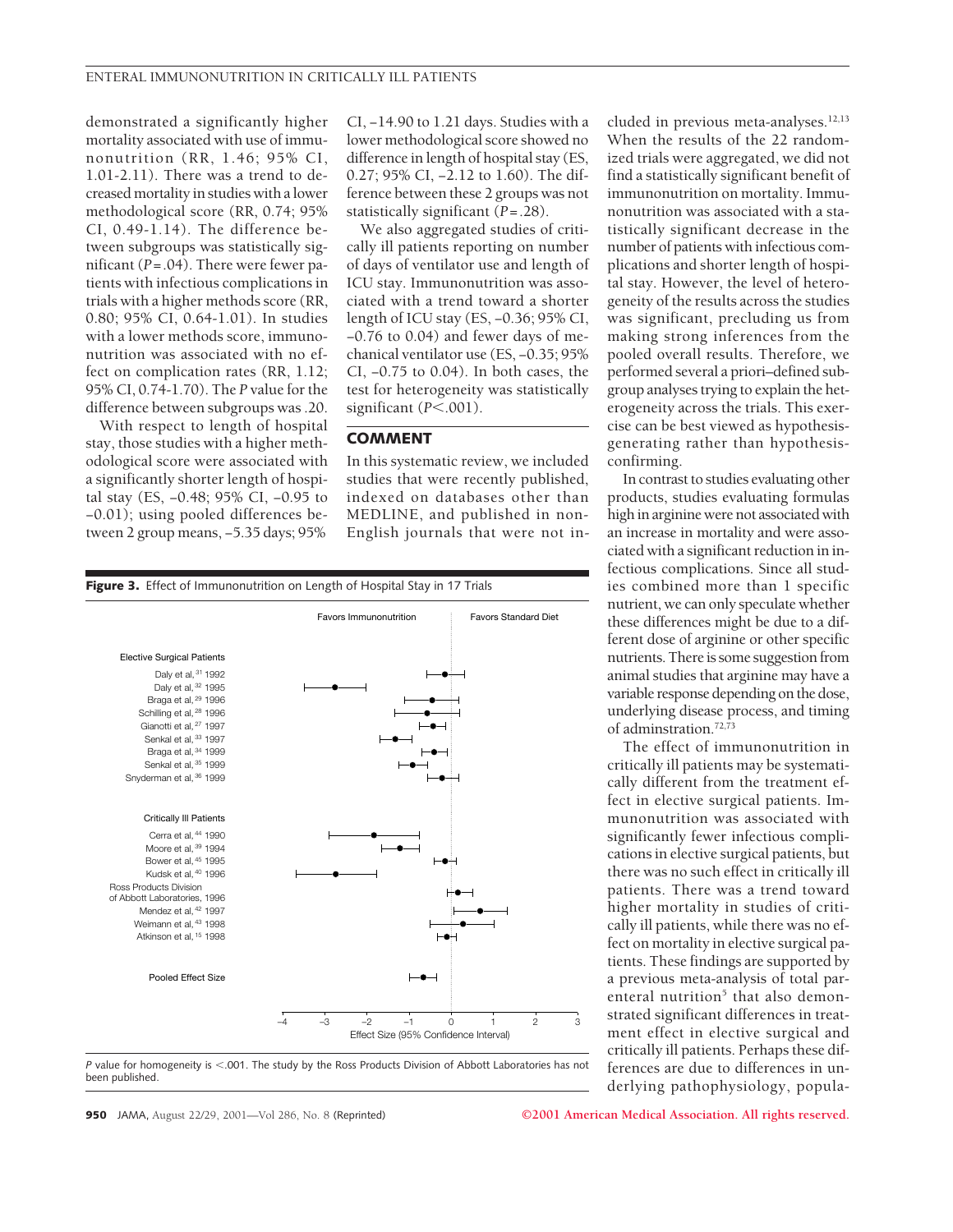tions studied, other cointerventions, or outcomes.

Generally, elective surgical patients are at a much lower risk of adverse outcomes (complications and/or death) than critically ill patients. Following surgical stress, patients experience some degree of immunosuppression, $74,75$  increasing their risk for acquired infectious morbidity and mortality. It follows that immunostimulation in elective surgical patients may reduce infectious complications. In critically ill patients, the associated changes to the immune system accompanying critical illness are complex, variable, and poorly defined. Novel therapies that have been shown to be effective in critical illness decrease the inflammatory response rather than stimulate it. We suggest that the results of studies of elective surgical patients should not be generalized to critically ill patients.

Focusing on the results of the studies of critically ill patients, our metaanalysis suggests that there is no overall effect of immunonutrition on mortality, infectious complications, length of ICU stay, or duration of mechanical ventilation. Immunonutrition is associated with an overall reduction in length of hospital stay. However, in the subgroup analysis, there is some evidence that immunonutrition may do more harm than good. Studies using products other than those high in arginine seem to be associated with an increased mortality rate and a trend toward increased complications. In addition, studies of high quality are associated with a significant increase in mortality and a significant reduction in infectious complications. One possible explanation for fewer infectious complications and shorter length of hospital stay is that more patients die and die early in the course of their illness so that they have a lower chance of becoming infected. This can be supported to some extent by the largest randomized trial of critically ill patients (contributing to 45.8% of all deaths in this meta-analysis). In this study, Atkinson et al<sup>15</sup> compared an immune-enhancing formula with a standard formula in 398 critically ill patients. On an intention-to-treat basis, 48% of the patients who received the immune-enhancing formula died compared with 44% in the control group (*P*=.36). There was no significant difference in length of hospital or ICU stay. When the data analysis was restricted to the 25% of the randomized patients who received a specific amount of enteral nutrition within the first 72 hours, they found a significant reduction in duration of mechanical ventilation use and length of ICU stay in patients receiving the immune-enhancing formula. However, patients receiving immunonutrition also tended to have an increased mortality rate (*P*=.16) and to die earlier, which may explain why length of stay was reduced.

The methodological quality of individual randomized trials has been shown to influence the overall treatment effect in meta-analyses.<sup>5,18</sup> Using a tool that we have used in previous meta-analyses,<sup>5</sup> we evaluated each individual study for its methodological strengths and weaknesses, weighing the presence of concealed randomization, double-blinding, and intention-totreat analysis more than other criteria. The median score was 8. Post-hoc, we found that studies that scored 8 or above also had at least 2 of the 3 key criteria (concealed randomization, doubleblinding, and intention-to-treat analysis). If we accept that the highestquality studies of critically ill patients offer the most valid estimate of treatment effect in critically ill patients, this meta-analysis raises concerns that immunonutrition may do more harm than good in this population.

Is it plausible that immunonutrition may do more harm than good in critically ill patients? This hypothesis is consistent with examining individually the results of 2 large randomized trials of critically ill patients. The first study, conducted by Bower et al,<sup>45</sup> demonstrated that significantly more patients who received immunonutrition died (RR, 2.00; 95% CI, 1.01-3.75; *P*=.04). Overall infectious episodes were similar between both groups. In

the subgroup of patients stratified at baseline as septic, there was a shorter length of hospital stay. However, mortality in this subgroup receiving immunonutrition was 3 times higher than that of septic patients who received standard enteral nutrition (11/44 [25%] vs 4/45 [8.9%]; *P*=.05). The second study was an unpublished randomized trial that also demonstrates that immunonutrition is associated with increased mortality (Ross Products Division of Abbott Laboratories, unpublished data, 1996). One hundred seventy critically ill patients were randomized to receive either an experimental diet consisting of supplemental arginine, omega-3 fatty acids, and vitamins A and E, and  $\beta$  carotene or isonitrogenous enteral nutrition. There were significantly more deaths in the group that received the experimental formula (20/87 [23.0%]) compared with the control group (8/83 [9.6%]; *P*=.03). However, there were more patients with pneumonia at baseline in the group that received the experimental formula compared with patients in the control group. It was in this subgroup (patients with pneumonia at baseline who received an experimental diet), in which the excess deaths occurred in the experimental group (10/26 [38.5%]) compared with control group (0/9 [0%]). Therefore, we can only speculate as to whether stimulating the immune system of infected critically ill patients may be harmful.

These findings contradict a recently published study by Galban et al.<sup>16</sup> This study included 181 critically ill patients who presented with laboratory or clinical signs of infection on admission to the ICU and who were randomized to receive Impact or standard enteral nutrition. The overall results demonstrated that Impact was associated with a significantly lower ICU mortality (RR, 0.50; 95% CI, 0.25-1.00), but no significant change in overall ICU acquired infectious morbidity and length of ICU stay. However, the treatment effect of immunonutrition was only evident in the least sick group of patients (baseline Acute Physiology and Chronic

**©2001 American Medical Association. All rights reserved.** (Reprinted) JAMA, August 22/29, 2001—Vol 286, No. 8 **951**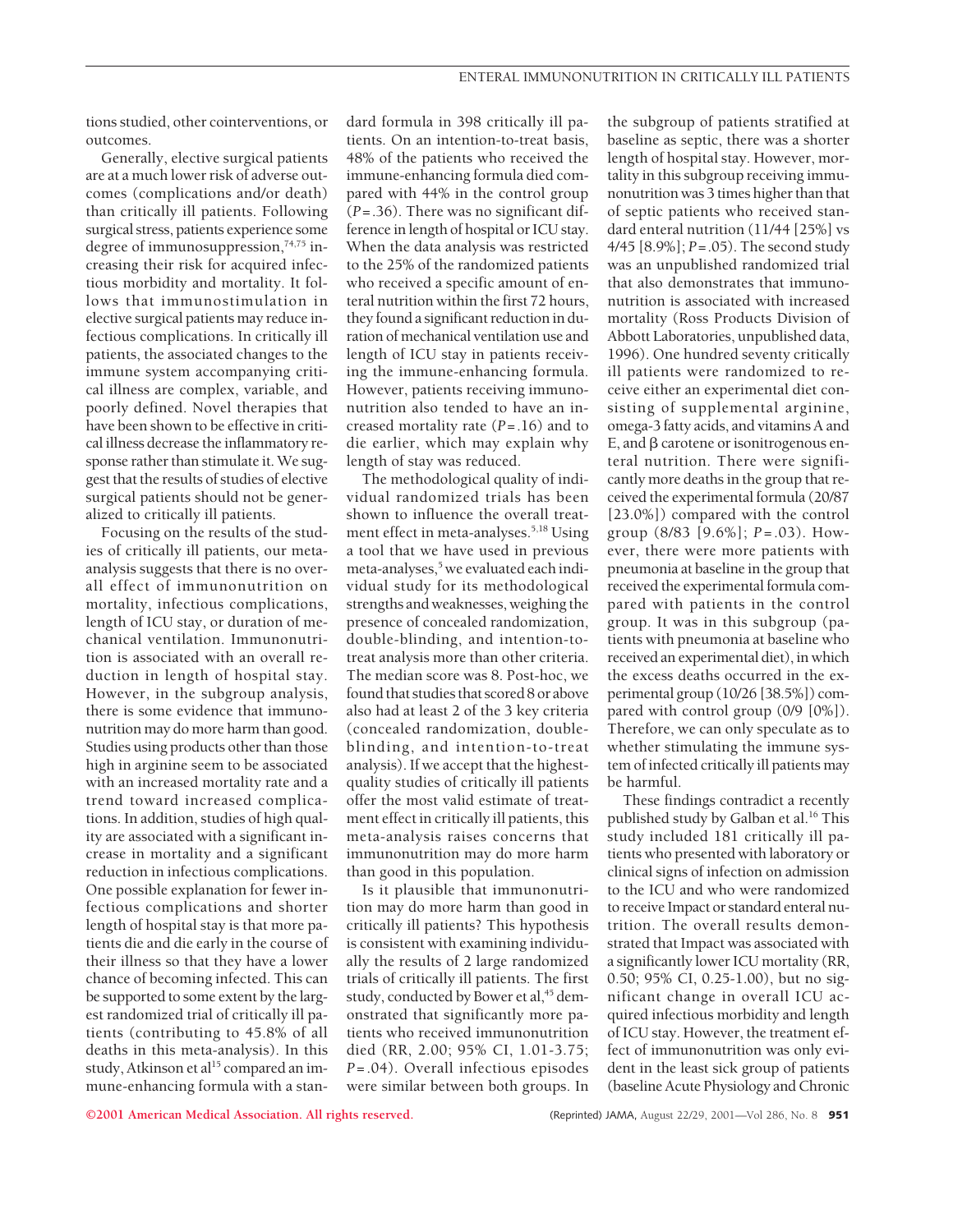Health Evaluation [APACHE] II score, 10-15). There was no mortality advantage among the patients with the highest baseline APACHE II score who received immunonutrition. This study was not blinded, did not report on cointerventions, and dropped randomized patients from the analysis. Among 13 randomized trials of critically ill patients, there are no other studies, apart from that of Galban et al,<sup>16</sup> which demonstrate a clear improvement in mortality associated with immunonutrition.

Our study has several limitations. First, as we excluded studies of single immune-enhancing agents,<sup>49-56</sup> the results of our meta-analysis are not applicable to single interventions. Second, our method of scoring the quality of each trial did not allow us to determine which component of quality was most important. Third, we did not apply meta-regression techniques to determine if there are confounding effects between different variables explaining the heterogeneity.

In conclusion, immunonutrition may decrease infectious complication rates. However, the treatment effect varies depending on the patient population, the intervention, and the methodological quality of the study. In elective surgical patients, immunonutrition is associated with a reduction in infectious complication rates and a shorter length of hospital stay without any adverse effect on mortality. However, in critically ill patients, immunonutrition is not associated with any apparent clinical benefits and it may be harmful in some subgroups of patients. Given the methodological weaknesses of the primary studies, their sample size, and the suggestion that immunonutrition may be associated with an increased mortality in critically ill patients (as evidenced by the studies with a higher methods score), we cannot recommend immunonutrition to all critically ill patients. Further research needs to define the underlying mechanism by which immunonutrition may be harmful and to identify which products and which patients are associated with clinical benefit.

**Author Affiliations:** Departments of Medicine (Drs Heyland and Novak) and Surgery (Drs Drover and Jain), Queen's University, Kingston General Hospital, Kingston, Ontario; and Department of Anesthesiology, Grosshadern University Hospital, Ludwig Maximilian's University, Munich, Germany (Dr Suchner). Dr Su works in Munich, Germany. Dr Suchner is now employed by Fresenius-Kabi, Munich, Germany. **Author Contributions:** *Study concept and design:* Hey-

land, Novak, Drover, Jain, Suchner.

*Acquisition of data:* Heyland, Novak, Drover, Jain. *Analysis and interpretation of data:* Heyland, Novak, Drover, Su, Suchner.

*Drafting of the manuscript:* Heyland, Novak, Drover, Su, Suchner.

*Critical revision of the manuscript for important intellectual content:* Heyland, Novak, Drover, Jain, Suchner.

*Statistical expertise:* Heyland, Novak, Su.

*Administrative, technical, or material support:* Heyland, Drover, Jain.

*Study supervision:* Heyland, Drover, Jain.

**Financial Disclosure:** Dr Heyland was a paid site investigator on the Ross Product that is cited in the Comment section. Dr Heyland is a career scientist with the Ontario Ministry of Health.

#### **REFERENCES**

**1.** Heyland DK, Cook DJ, Griffith L, Keenan SP, Brun-Buisson C, for the Canadian Critical Trials Group. The attributable morbidity and mortality of ventilatorassociated pneumonia in the critically ill patient. *Am J Respir Crit Care Med.* 1999;159:1249-1256.

**2.** Digiovine B, Chenoweth C, Watts C, Higgins M. The attributable mortality and costs of primary nosocomial bloodstream infections in the intensive care unit. *Am J Respir Crit Care Med.* 1999;160:976-981.

**3.** Fagon JY, Novara A, Stephan F, Girou E, Safar M. Mortality attributable to nosocomial infections in the ICU. *Infect Control Hosp Epidemiol.* 1994;15:428- 434.

**4.** Dempsey DT, Mullen JL, Buzby GP. The link between nutritional status and clinical outcome: can nutritional intervention modify it? *Am J Clin Nutr.* 1988; 47(suppl 2):352-356.

**5.** Heyland DK, MacDonald S, Keefe L, Drover JW. Total parenteral nutrition in the critically ill patient: a meta-analysis. *JAMA.* 1998;280:2013-2019.

**6.** Evoy D, Lieberman MD, Fahey TJ, Daly JM. Immunonutrition: the role of arginine. *Nutrition.* 1998; 14:611-617.

**7.** Wilmore DW, Shabert JK. Role of glutamine in immunologic responses. *Nutrition.* 1998;14:618-626. **8.** Hall JC, Heel K, McCauley R. Glutamine. *Br J Surg.* 1996;83:305-312.

**9.** Leleiko NS, Walsh MJ. Dietary purine nucleotides and the gastrointestinal tract. *Nutrition.* 1995;11:725-730. **10.** Alexander JW. Immunonutrition: the role of omega-3 fatty acids. *Nutrition.* 1998;14:627-633.

**11.** Wu D, Meydani SN. n-3 polyunsaturated fatty acids and immune function. *Proc Nutr Soc.* 1998;57: 503-509.

**12.** Heys SD, Walker LG, Smith I, Eremin O. Enteral nutritional supplementation with key nutrients in patients with critical illness and cancer: a meta-analysis of randomized controlled clinical trials. *Ann Surg.* 1999; 229:467-477.

**13.** Beale RJ, Bryg DJ, Bihari DJ. Immunonutrition in the critically ill: a systematic review of clinical outcome. *Crit Care Med.* 1999;27:2799-2805.

**14.** Gregoire G, Derderian F, Le Lorier J. Selecting the language of the publications included in a metaanalysis: is there a Tower of Babel bias? *J Clin Epidemiol.* 1995;48:159-163.

**15.** Atkinson S, Sieffert E, Bihari D, for the Guy's Hospital Intensive Care Group. A prospective, randomized, double-blind, controlled clinical trial of enteral immunonutrition in the critically ill. *Crit Care Med.* 1998;26:1164-1172.

**16.** Galban C, Montejo JC, Mesejo A, et al. An immune-enhancing enteral diet reduces mortality rate and episodes of bacteremia in septic intensive care unit patients. *Crit Care Med.* 2000;28:643-648.

**17.** Braga M, Gianotti L, Vignali A, Cestari A, Bisagni P, Di Carlo V. Artificial nutrition after major abdominal surgery: impact of route of administration and composition of the diet. *Crit Care Med.* 1998;26:24-30. **18.** Schulz KF, Chalmers I, Hayes RJ, Altman DG. Empirical evidence of bias: dimensions of methodological quality associated with estimates of treatment effects in controlled trials. *JAMA.* 1995;273:408-412. **19.** Fleming TR, DeMets DL. Surrogate end points in clinical trials: are we being misled? *Ann Intern Med.* 1996;125:605-613.

**20.** Wilmore DW. Catabolic illness: strategies for enhancing recovery. *N Engl J Med.* 1991;325:695-702. **21.** Lorente JA, Landin L, De Pablo R, Renes E, Liste D. L-arginine pathway in the sepsis syndrome.*Crit Care Med.* 1993;21:1287-1295.

**22.** Naylor AF. Small sample considerations in combining 232 tables. *Biometrics.* 1967;23:349-356. **23.** Rothman JR. *Modern Epidemiology.* Boston, Mass: Little Brown & Co Inc; 1986.

**24.** Rothman KJ, Boice JD. *Epidemiological Analysis With a Programmable Calculator.* Washington, DC: National Institutes of Health; 1979.

**25.** DerSimonian R, Laird N. Meta-analysis in clinical trials. *Control Clin Trials.* 1986;7:177-188.

**26.** Whitehead A, Whitehead J. A general parametric approach to the meta-analysis of randomized clinical trials. *Stat Med.* 1991;10:1665-1677.

**27.** Gianotti L, Braga M, Vignali A, et al. Effect of route of delivery and formulation of postoperative nutritional support in patients undergoing major operations for malignant neoplasms. *Arch Surg.* 1997;132: 1222-1229.

**28.** Schilling J, Vranjes N, Fierz W, et al. Clinical outcome and immunology of postoperative arginine, omega-3 fatty acids, and nucleotide-enriched enteral feeding: a randomized prospective comparison with standard enteral and low calorie/low fat IV solutions. *Nutrition.* 1996;12:423-429.

**29.** Braga M, Vignali A, Gianotti L, Cestari A, Profili M, Carlo VD. Immune and nutritional effects of early enteral nutrition after major abdominal operations. *Eur J Surg.* 1996;162:105-112.

**30.** Hedges LV. Estimation of effect size from a series of independent experiments. *Psychol Bull.* 1982; 92:490-499.

**31.** Daly JM, Lieberman MD, Goldfine J, et al. Enteral nutrition with supplemental arginine, RNA, and omega-3 fatty acids in patients after operation: immunologic, metabolic, and clinical outcome. *Surgery.* 1992;112:56-67.

**32.** Daly JM, Weintraub FN, Shou J, Rosato EF, Lucia M. Enteral nutrition during multimodality therapy in upper gastrointestinal cancer patients. *Ann Surg.* 1995;221:327-338.

**33.** Senkal M, Mumme A, Eickhoff U, et al. Early postoperative enteral immunonutrition: clinical outcome and cost-comparison analysis in surgical patients. *Crit Care Med.* 1997;25:1489-1496.

**34.** Braga M, Gianotti L, Radaelli G, et al. Perioperative immunonutrition in patients undergoing cancer surgery: results of a randomized double-blind phase 3 trial. *Arch Surg.* 1999;134:428-433.

**35.** Senkal M, Zumtobel V, Bauer KH, et al. Outcome and cost-effectiveness of perioperative enteral immunonutrition in patients undergoing elective upper gastrointestinal tract surgery: a prospective randomized study. *Arch Surg.* 1999;134:1309-1316.

**36.** Snyderman CH, Kachman K, Molseed L, et al. Reduced postoperative infections with an immuneenhancing nutritional supplement. *Laryngoscope.* 1999; 109:915-921.